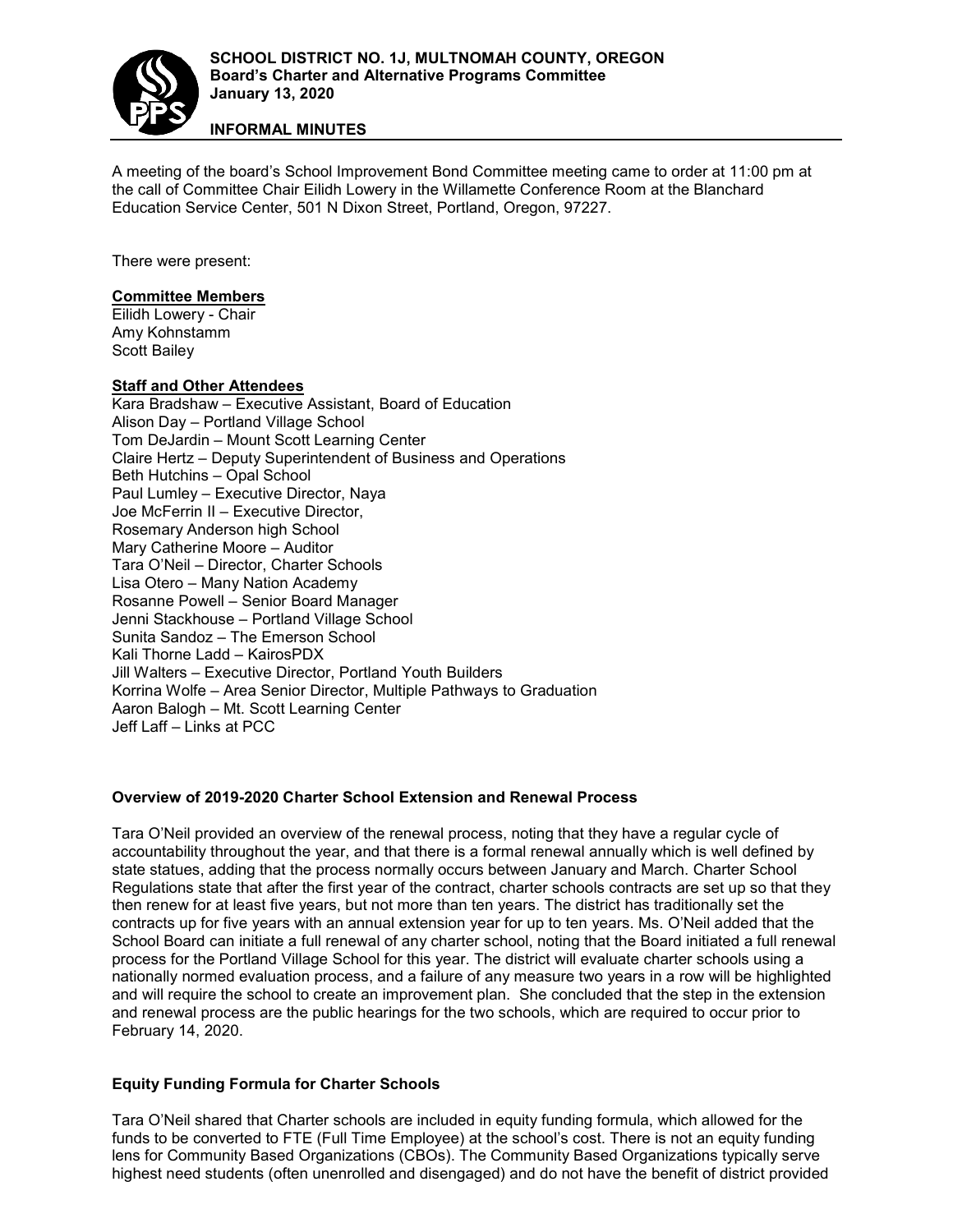#### January 13, 2020

facilities, so they have a higher need. It was noted that the equity lens filters for demographics, and so equity funds would not go to a school without a demographic need. Director Kohnstamm requested an equity allocation analysis for Community Based Organizations. Equity funding qualification categories were discussed. It was noted that Special Education (SPED) pass-through funds are not included in the equity fund, that the SPED funds are held at the district level and the district provides SPED services to students in Charter Schools.

There was committee discussion about Community Based Organizations and equity funding.

There was discussion to clarify the difference between Equity Funding, Student Success Act (SSA) funding and the Student Investment Account (SIA), noting that the equity funding is a lens that is used to apply general district funds to schools and that the SSA funding is state funding that has three funding components, as defined by the state. The Student Investment Account (SIA) is one of the three funding components of the SSA. There is one Charter School that qualifies to apply for SIA funds.

### **Discussion: Student Success Act Funding**

Tara O'Neil shared that Oregon Department of Education (ODE) did set guidelines for Student Success Act (SSA) funds in relations to charters. There are some charter schools that are eligible to apply for Student Investment Account (SIA) funds independently. The rest of the Charter Schools can participate with the district if they are invited to from the district, or independently. The district has collaborated with them to pass the funds directly to the schools and they will need to submit a plan for the funds. If the school were to apply independently, the district could not count the students at the charter in their numbers, as there is a dollar amount per student.

It was asked why the district would give a per student amount to charter schools as opposed to applying the equity lens. Ms. O'Neil and Ms. Wolfe explained that if the district takes the Charter School Funds and deposits them into district funds, and then applies the equity lens to Charter Schools, then the Charter School would have to follow the plan that is set up for the district. However, if the funds are distributed independently, via pass-through, then the schools can set a plan that works for their school. It was noted that there are two schools in Portland that are state charter schools, and that are not sponsored by Portland Public Schools (Ivy and Cottonwood), and there is currently no provisions for those schools. The Oregon Department of Education charter school department is working on it, and it might be decided that they could be included with Portland Public Schools.

Community Based Organizations (CBO) will have the opportunity to offer feedback on the Student Success Act (SSA). The board will receive the application at the end of February and the district plans to engage in community feedback.

### **Public Comment**

Kali Thorne Ladd – KairosPDX. Asked for more equitable funding for their school. The data for black students is dismal, and not just in academics. PPS does not have a good track record in supporting community programs. They are actively trying to right historic wrongs. There is an opportunity for PPS to invest equitably. SEI was a successful middle school and PPS did not ask what they were doing to be successful. Five other districts have asked Kairos what they are doing, but not PPS.

Lisa Otero – Many Nations Academy. Hoping that this is an opportunity to make a real difference in change. Young people feel like people aren't paying attention to them. There might not be that many students at her school but it creates ripple effect. 90% students of color, and 30% are on IEPs. What is good medicine for their community might not be what is good for students five blocks away. The school is telling their students that they have voice.

Committee Chair Eilidh Lowery Adjourned the meeting at 12:48 pm.

Submitted by:

Kara Braelshaw

Kara Bradshaw, Executive Assistant